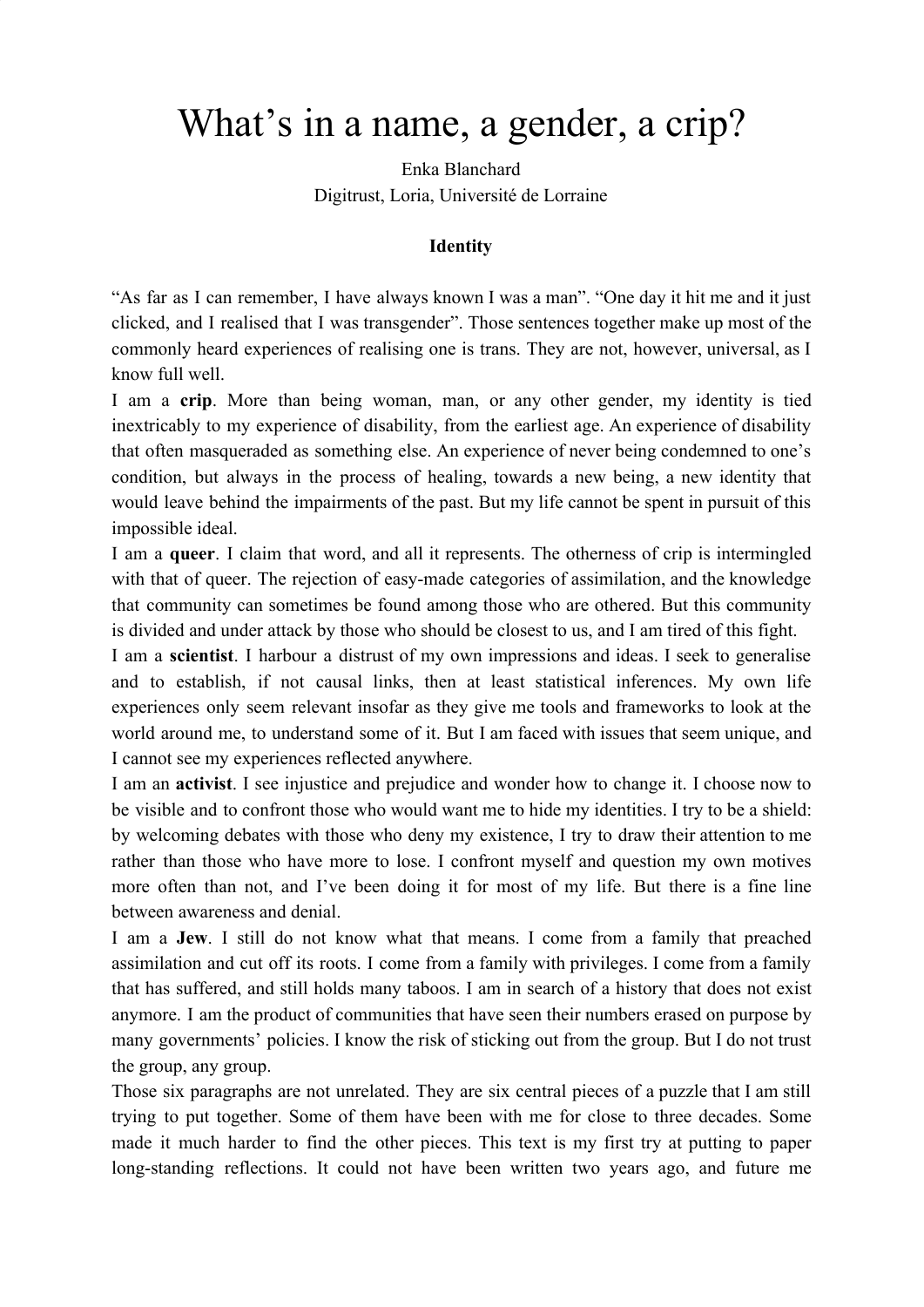probably wouldn't be able to write it, as I am changing that person by this very act, hopefully for the best. I put it out here because I have rarely had the opportunity to see myself reflected in common crip and queer narratives, which made my soul-searching only slower and tougher. Hopefully, this can inform others to make their own paths somewhat easier. Let's then start from the beginning and look at the pieces independently before focusing on their interplay.

# **Pieces of the puzzle**

**Crip** is the first, in a way, and it will also be among the last. It's the first, in that it's always been present. It's in constant evolution, as disabilities seldom come alone. It will be among the last, as accepting the word took me more than twenty years. But another word comes first to the fore: handicapped. Although they are translations in any case<sup>1</sup>, and culture seldom translates accurately, it is the word used at the time. It is not so much the conscious experience of being excluded as that of excluding myself.

Handicapped brings me back to early years, before age ten, and to kids – myself included – playing around in pretend fights by putting my leg braces on their arms as if they were weapons. Of feeling included by the very visible artefacts of my exclusion. Handicapped brings me back to the hope that I might be healed, if only I trust the doctors and my parents, and follow their orders. It brings me to doubt and fear as the surgeries that are supposed to finally make me better are perpetually delayed. And then, as they finally happen, it brings me back to pain and renewed hope. False hope, and it was always a given. Hope nonetheless, that it will get better eventually, I just need to work hard at it.

Handicapped brings me back to years spent in and out of hospitals, where the screams of children in pain will stay with me to the end. It brings me back to the morphine ever in my system as I developed my own set of mental methods to keep functioning through the fog and through the pain. It brings me back to a will to fight. Not fight for people like me, not fight to end any problem besides my own, nothing so noble. No, it brings me back to a will to fight the detestable word itself. It brings me back to hating the condition I am in, denying it, and putting all my strength in proving that I am stronger than it is, that I can escape my status. That I can reach that damned holy grail: being normal. Handicapped is me focusing on myself by denying my reality, encouraged by those who could not accept it nor their potential responsibility in it. Handicapped is here and will stay here, crip will come much later.

**Scientist** comes next, as an inevitability more than anything else. It starts with a different way to see things. Is that linked, one way or another, to a potential neurodivergence? Maybe. I do not know what the answer to that question would bring to me. It is not something I know, something I wish to know, or something I need to know. And in any case, my

<sup>1</sup> France has two main words for disabled people: "handicapé" (handicapped) and "invalide" (invalid, closest to "disabled"). The first is now used more frequently, including in official documentation, but the second used to be the standard. Until recently, cards which showed that the owner had a state-recognised disability (which offers right to assistance and priority in certain settings) were called "invalidity cards". They are now "mobility-inclusion cards", with a special "invalid" category in some cases (Bugada, 2017).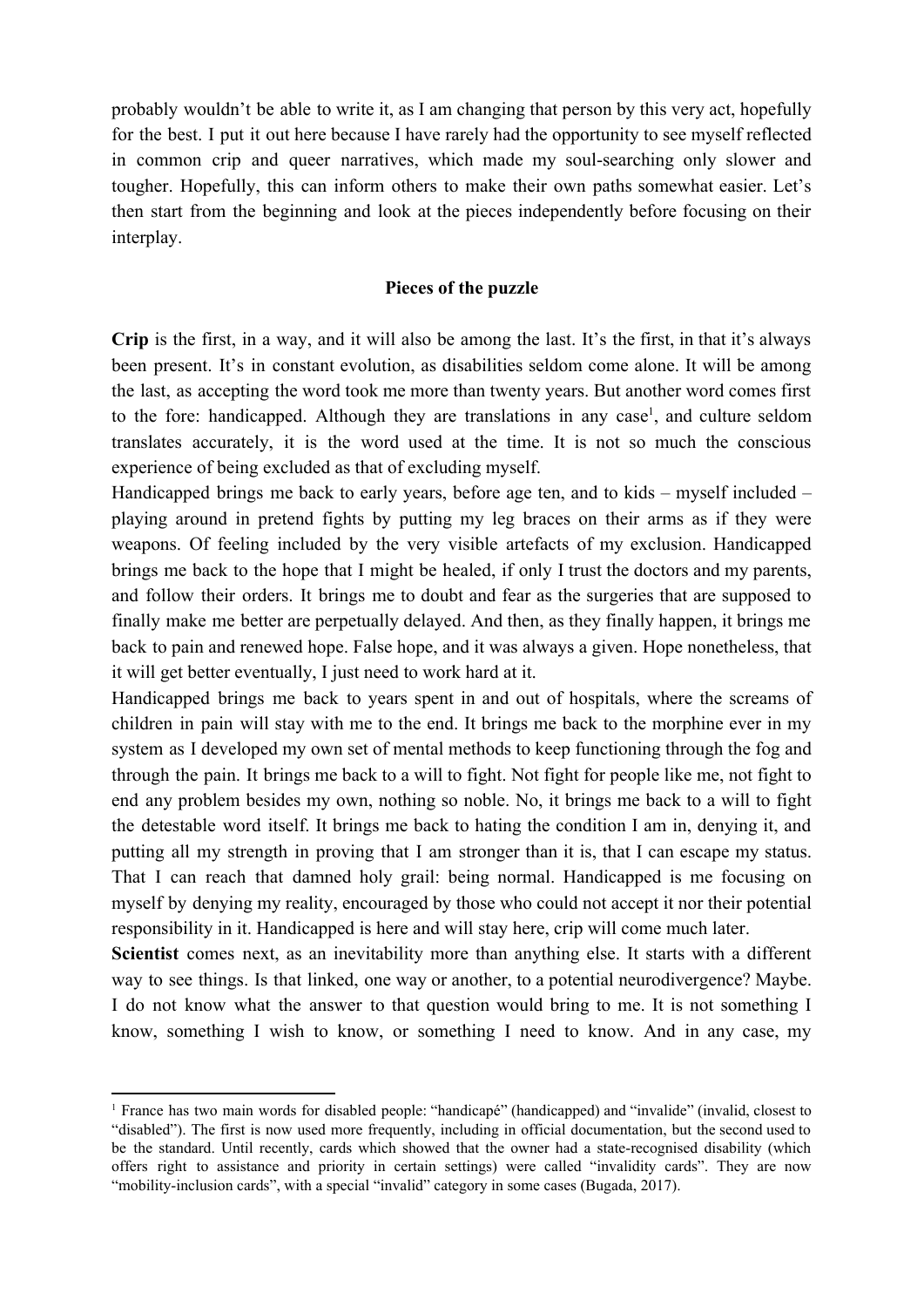handicapped status is established to the powers that be, so nothing else is needed on that front.

Scientist starts out with curiosity; it becomes an identity with a trauma. A promise that I will get better, I just have to wait until the liberating, salutary, surgery. A twelfth birthday passing with the solution ever delayed, always out of reach. A knowledge that my disease is rare, and that many similar ones end in early death. A feeling that my body is slowly giving up, tasks becoming harder, week by week then day by day. And then a horrible realisation: the optimal strategy for patients' survival in this case involves keeping their spirits up, even by lying. Emerge, then, two possible worlds in which I might be. In the first, all is well and I am worried for naught. In the second, my fate is already sealed: probably a few months, maybe a few years, of seeing my body decay. Worse than the decay, the second world has everyone around me reassuring me that we are in the first world – it is after all, in everyone's best interest for me to believe that. And the conclusion of this thought: there are only three ways to find out which world I am in: dying, people confessing and telling me that I will die soon, or getting the surgeries. As long as I am waiting for those, the second world is always a strong possibility.

A promise to myself then: avoid being this powerless at all costs. Make such a situation impossible in the future: be present at all medical appointments, hit the books, become more knowledgeable than the decision-makers. Make it nigh-impossible to be lied to. And in the meantime, pay the dues: more than a year spent wondering if it's the last, and if everyone around me is lying for my own good.

Doctors do not like insolent patients. They do not appreciate when it is implied that they might have made a mistake costing you many months in the hospital and years of pain. They prefer assuming the patient is just too sensitive<sup>2</sup>. Knowledge is useful, but authorities can too easily brush it aside, and the hypocrisy is visible. They can't be trusted, and independence is entrenched as a goal, with a second promise to myself: avoid doctors whenever possible. Years later, upon looking back, it is still impossible to know the extent of the damage done to the body, let alone to the mind.

Hitting the books pays off. Self discipline is strong, and the power that is sought is on its way, piece by piece. Being stuck at home pushes me to alternate between studying and working out, despite the doctor's recommendations (with, if I'm honest, as healthy an amount of video-games as had any French kid with free access to a computer back then). The machine works efficiently, and everything can be attained if one has enough willpower. Daily therapy goals are systematically met, my intellect is getting me into one of the schools I desire, the future is bright. I find a partner, and normalcy seems near.

But the blessing that gets me this far is also a curse: lying to myself only lasts so long. All the daily goals are met, sure, but they never translate into the long-term ones. This analytical brain can no longer accept the dissonance, and all hell breaks loose when the mental edifice crumbles. Despite the failure, the inevitability stays. If not knowledge, then what? Using my

<sup>2</sup> It was at the time quite standard in France to discard any mention of *complex regional pain syndrome* – one name for what I ended up having twice for a few years each – as it reflected badly on the surgeon's skill. Being a disabled kid only made it easier for them to ignore my complaints. This issue is sadly still prevalent (Lunden *et al.* 2016).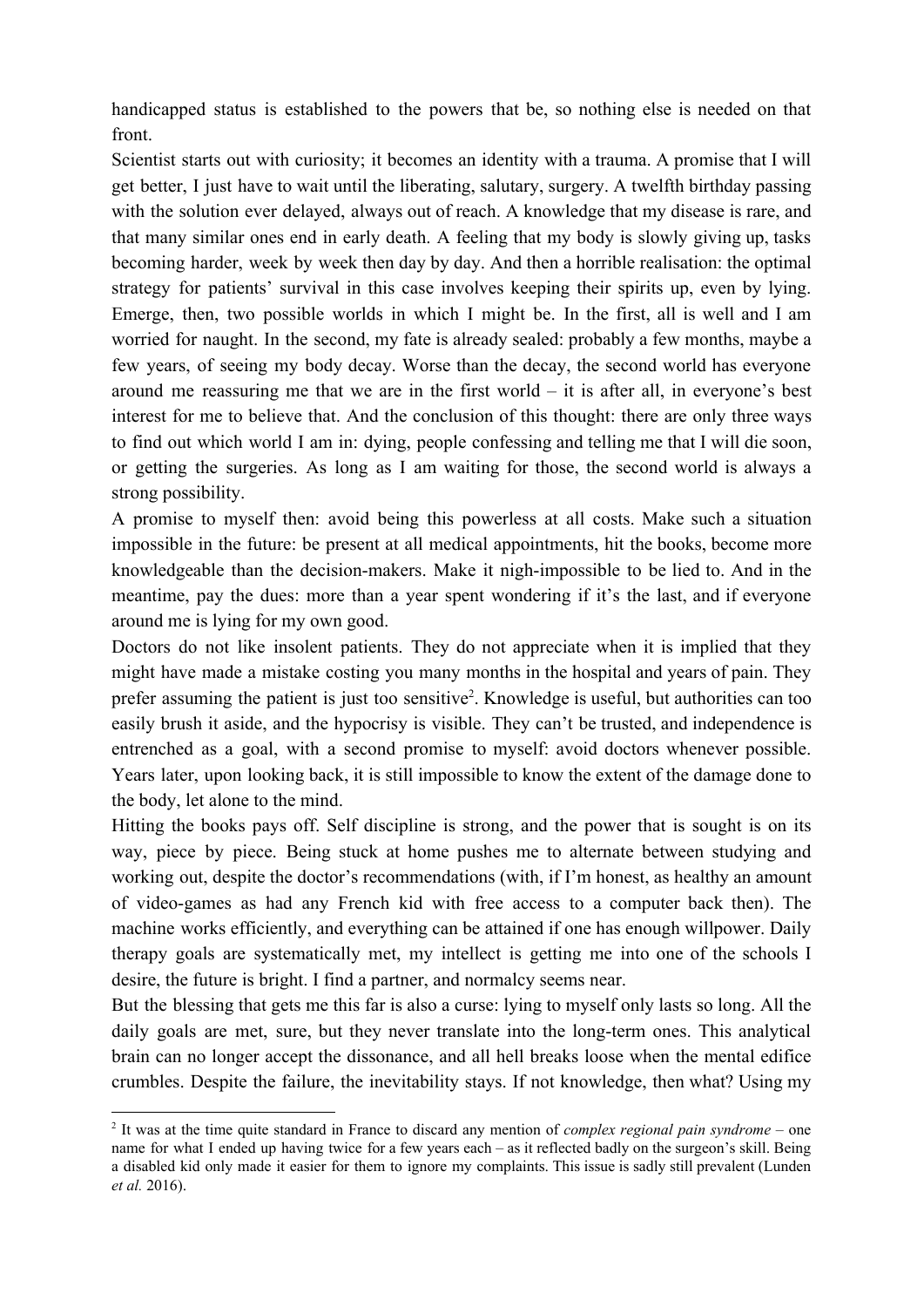talents will lead to depression, but wasting them is not an acceptable option. Constructing my identity then becomes a work-in-progress, never to be achieved.

**Activist** comes quite late. I still have a mild aversion to the word itself, informed by early participation in some circles where power is still claimed and abused, just by different groups. I am never confronted directly in my youth, my ideas are not truly challenged, but mostly because I don't dare voice them. They are solid ideas based on reason and common sense. They are also wrong and based on a very biased vision of history. It is just luck and curiosity that make me read the right texts to start questioning my assumptions. Going against the famous quote attributed to Churchill<sup>3</sup>, every year that passes sees me going further in deconstructing and refuting what my upbringing made me believe, as the good cultural product of neoliberalism that I was.

**Jew** never comes into play. It also never leaves. It is the subject of jokes in my youth, a subject of bewilderment later. It cannot be religious, cut off from any roots I could have had. It is, in the end, mostly defined by the reactions from my peers. By seeing those who would judge me on that alone, or would doubt my loyalties because of it. People around me span the whole range of opinions on the question, and the more I learn the less I know what to make of it.

And then, just before crip, finally comes **Queer**, at least in its first form. I would like to say that I never had misgivings about my own orientation, but it took me a few years to recognise the reality of desires that had been the subject of jokes at the dinner table for most of my life. On the other hand, I quickly notice that homosexuality can be just as discriminatory towards those who do not care about gender<sup>4</sup>. And after years of exploring this and seeing the extent of abuse in many communities, often from the same hands, I still do not know how I feel about the gender of my partners.

### **Pieces interacting**

The first **opposition** comes between crip and scientist, what is perceived as the body and the mind at the time. At first the choice is easy, as the hours of therapy and pain still leave me enough time to keep up with my peers. Ambition in the face of increasing competition removes this possibility, and I am then stuck on a wild pendulum. Working out all day prevents me from thinking, and feels like wasting my life. Reading and writing all day lets my body wither, which I can't afford. No balance has been found so far, and I am on the eighth swing as I am writing this text.

The first time the pendulum swings back, it hurts. So much so that the grieving process is, in a way, still ongoing. I can pinpoint the moment it starts down to the second. I see it now as I saw it then: a wheelchair's rear wheel deciding to explore the world on its own, leaving me

<sup>&</sup>lt;sup>3</sup> The quote "He who is not republican at twenty compels one to doubt the generosity of his heart; but he who, after thirty, persists, compels one to doubt the soundness of his mind" has been attributed to many but can actually be traced to 1874 at least, either to Anselme Polycarpe Batbie or to Edmund Burke (Claretie, 1875), with the meaning of "republican" differing quite a bit from its more recent interpretation.

<sup>4</sup> For more information on how the French queer community in general suffered from biphobia and dealt with it at the time, see (Welzer-Lang, 2008).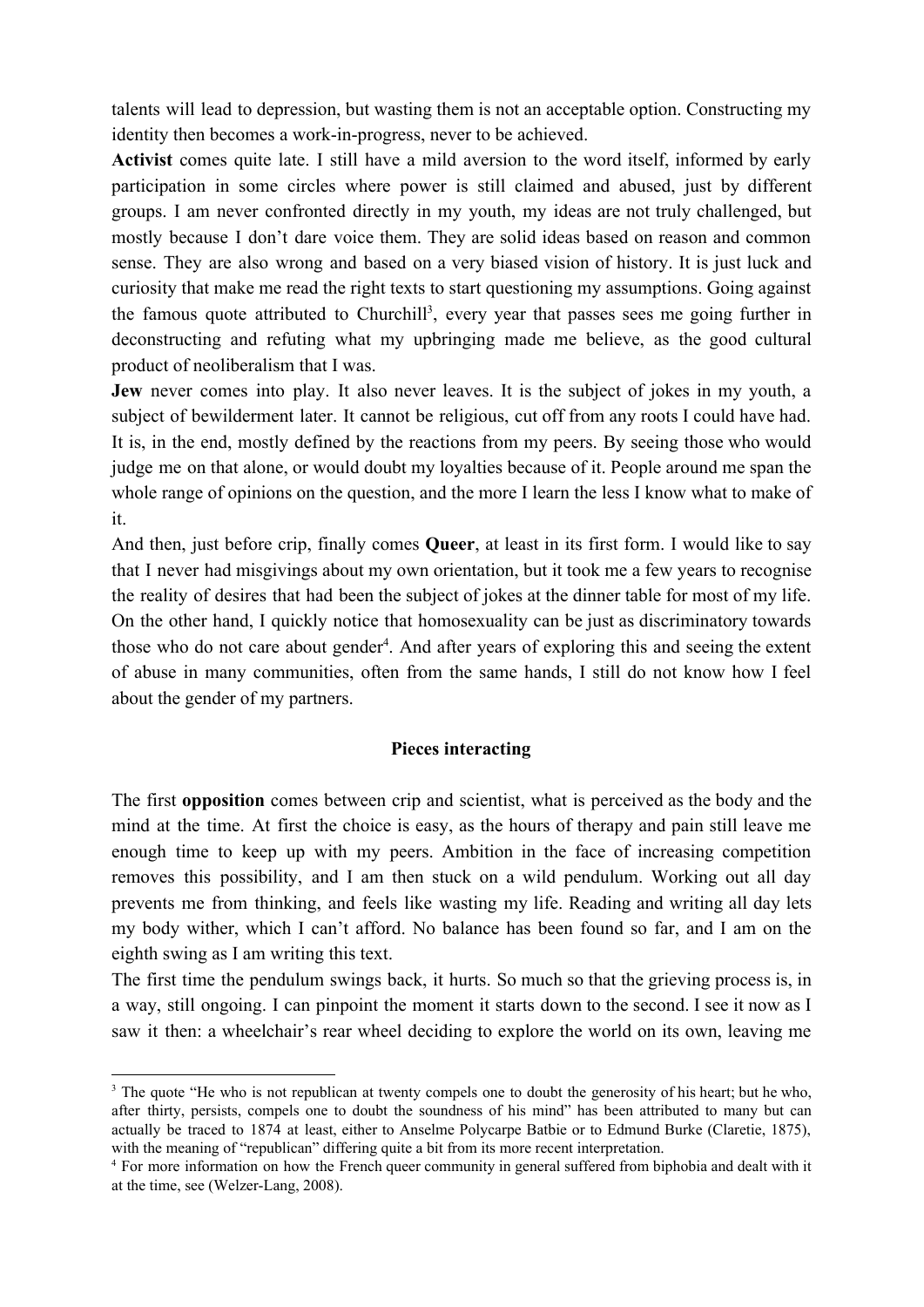precariously balanced on two wheels, alone in the middle of a street crossing. I remember the help I got and the strenuous ride to where I was supposed to have my first important exam of the year, all the while holding the wheel in place with my arm. I remember managing to walk the last few hundred metres, sitting in the classroom seemingly unscathed and proving that, once more, willpower could triumph over adversity. I remember being unable to focus, repeating the earlier scene on a loop in my head. I remember my first bout with anxiety and how I tried to fight it<sup>5</sup>. I remember how every effort I made worsened my struggle until depression was the word of the day, of the week, of the months that went by.

Redefinition is what gets me unstuck. Slowly acknowledging that disability is a part of me, and has always been. Trying not to hate it as much as I did. Accepting that, just like everything else, goals can change, and that who I am is just as changeable. And, in the process of removing this set of blinders, noticing a few others and exploring a world that was not meant for me. A weird world of nights ending long after sunrise, spent wandering in the streets or in squats, where this redefinition of who I am happens continuously.

I haven't truly grieved the ideal of normalcy yet. I use a scooter, not a wheelchair, and the image it projects is one I am trying to be proud of. Handicapped, yes, but not like the others, not limited by it. This will have a large impact on the following years. It is a new promise in a way. Yes, I am disabled, but I swear that I will act as if that wasn't the case, and supercrip<sup>6</sup> ideals find another unwitting adept. This is what leads me to try spending half a year in Chennai, India (which is not the smartest decision of my career<sup>7</sup>). I pay for it with a few years of PTSD, which I handle with the help of my partner. I don't learn my lesson, and accept teaching jobs and conferences in hard to reach places, from Kosovo to Taiwan. No hardship can deter one who's made a promise not to learn.

I get used to joining the groups I meet in the streets, from the white collar workers on a drunken night out to the golden youth thrown out by their parents. Sometimes, that includes the bands of roaming suburban youth that come to the capital to be visible, sometimes by wrecking the bikes and cars of the privileged Parisians who often ignore them from their ivory towers<sup>8</sup>. Despite the insults I receive sometimes, and the comments on how I'm just lazy for using a scooter, I am not passing as "normal". I see it in how they react to my presence, but mostly in the eyes of people I meet in potentially romantic settings. I am not a

<sup>&</sup>lt;sup>5</sup> One aspect in which being a scientist helped a little is that it allowed me to easily come up with one method to sometimes prevent panic attacks as they are starting: computing powers of 2, 3 or 5. This quickly becomes unmanageable and requires one's entire memory and focus, which can be slightly useful in the cases where the stressor disappears automatically after a certain time.

<sup>6</sup> Using Schalk's terminology, this would correspond to a glorified supercrip ideal. For a discussion on the differing uses of this term, see (Schalk, 2016).

<sup>&</sup>lt;sup>7</sup> The fact that I survived in this environment led me to believe that, in a way, I could handle anything (by putting my mental health on the line), which led to all kinds of trouble afterwards (Blanchard, 2020).

<sup>&</sup>lt;sup>8</sup> They were upset at many things, in a time were tensions were even higher due to recent governmental repression against them. I was, in a way, partially a member of the group that they were legitimately upset at. I also made use of a weird privilege at the time: by having a masculine passing, I mostly avoided the threat of sexual violence. But by being the quintessential non-threatening dishonourable target (a crip unable to defend themself), that also prevented most physical violence. The last bit was making sure I only talked to groups, where no-one would dare initiate the violence (because I was the wrong type of target). I would use this kind of privilege later to limit the risk of violence when being gender-nonconforming in public.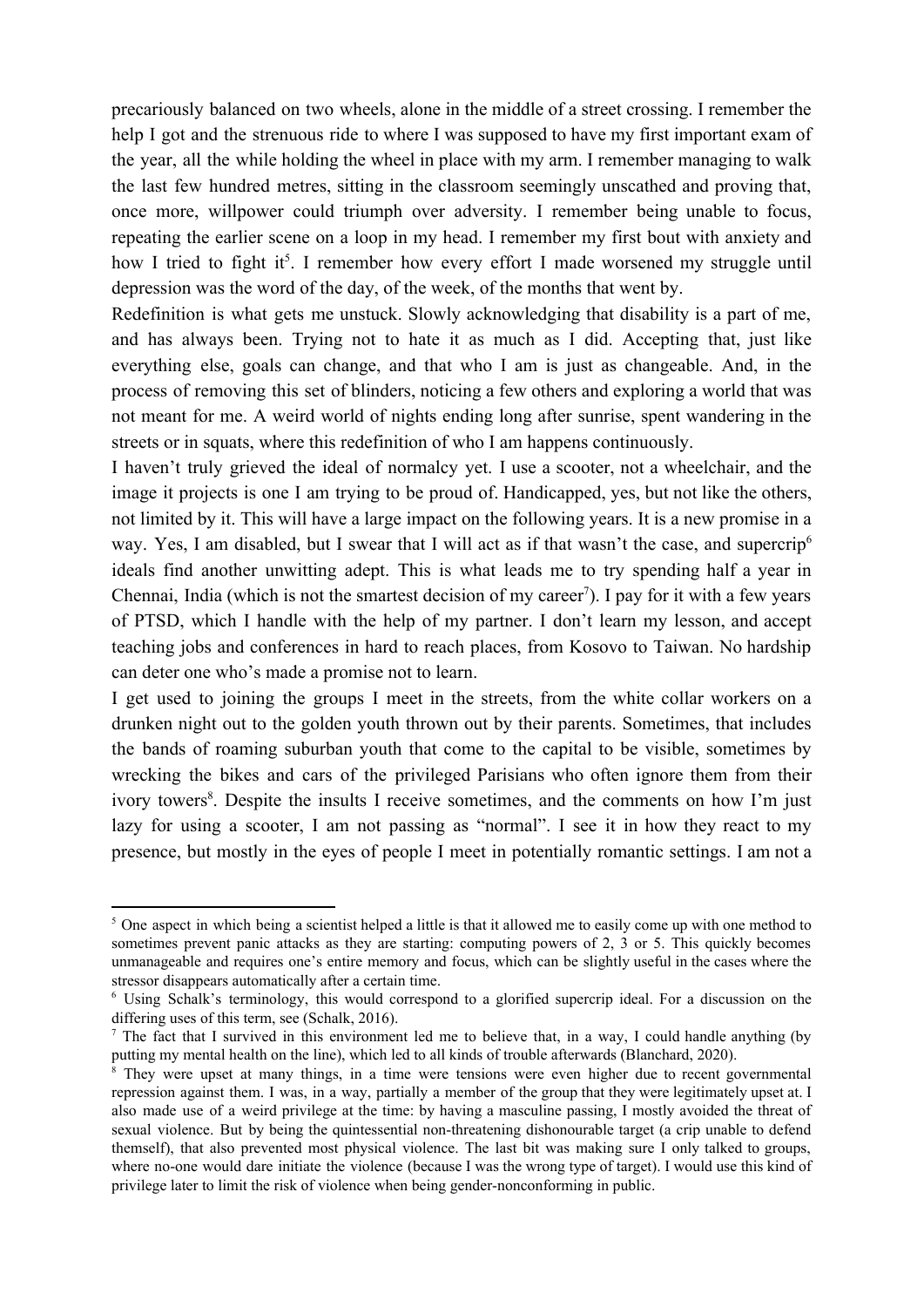threat, I am not a man; I am at best someone to talk to. And I see the men, and how they act to talk, to me and others, and I take pride in not feeling like one.

The second **opposition** comes. This time it is between scientist and queer. I have a number of people around me who challenge the usual gender binaries. Some transition, others don't. I feel a kinship with them, and like some, I am angry at the world. Angry that, at the time, I do not know a single trans person who hasn't been raped at least once, generally by a partner or a friend. That is something else I share with them. But I am not trans. How could I be? After all, they all seem to have known for a while. Sure, I feel massive amounts of dysphoria<sup>9</sup>, but that is just because of my disabled body, isn't it?

The scientist comes back to meddle, with a dozen years of experience since it first dealt with those dilemmas. If one of the main indicators of transidentity is dysphoria, and that disability induces it, there is no way to know the source of mine. No way to differentiate crip and trans in my current experimental framework. I have an effect, two causes, and no idea how much each contributes.

The framework and the questions it allows are wrong, I need new ones. If a magic spell would give me a body associated with the other sex, I think I would immediately accept. But isn't it because I represent this new body as abled in my mind as well? Just give me any other body and I'll be happy, I say to myself. Restricting the scenario to disabled bodies makes answering harder and raises tougher questions. Still, I can explain my desire to change by a greater compatibility with the social expectations of a different gender. In this context, I'm still tending towards the affirmative answer. But this is just a mental experiment with no relevance to my reality, after all.

It is time for the third **opposition**, between activist and queer. I have changed since earlier, and am slightly ashamed of what I used to believe. I have not yet fully realised that I was the product of a well-made system, and that it is partially through luck that I rejected it. And I am now confronted with my potentially belonging to another minority. The problem is that I don't know whether I "deserve" to be part of it. I have been among the oppressors and defending their values for too long. I am surrounded by people who suffer because of who or how they are, and in a way it often becomes a badge of honor. I do not believe that this is something I share, or rather, I cannot prove it, mostly to myself. I doubt my own legitimacy, and this lasts for more than a year.

The legitimacy riddle cannot be solved with the a prioris I have. But I notice some patterns in the communities I mostly follow online. Arguments then targeted at bisexuals are now reused against asexuals<sup>10</sup>. Just as right-wing politicians attack queers with the tools of the state, trans-exclusionary radical feminists manage to convince a new generation that the words our

<sup>9</sup> Dysphoria, generally shorthand for *gender dysphoria*, is a state of distress linked to inadequation between one's perceived and assigned gender. It is often linked to *body dysmorphic disorders*, which can interact in multiple ways with disabilities (Phillips *et al.*, 2006). For details on the word "transidentity", see (Alessandrin, 2018).

<sup>&</sup>lt;sup>10</sup> For more information on the parallels between the two in terms of exclusion and othering, as well as an analysis of the general debate over the queerness of asexuality, check (Canning, 2015) and (Szuba, 2018).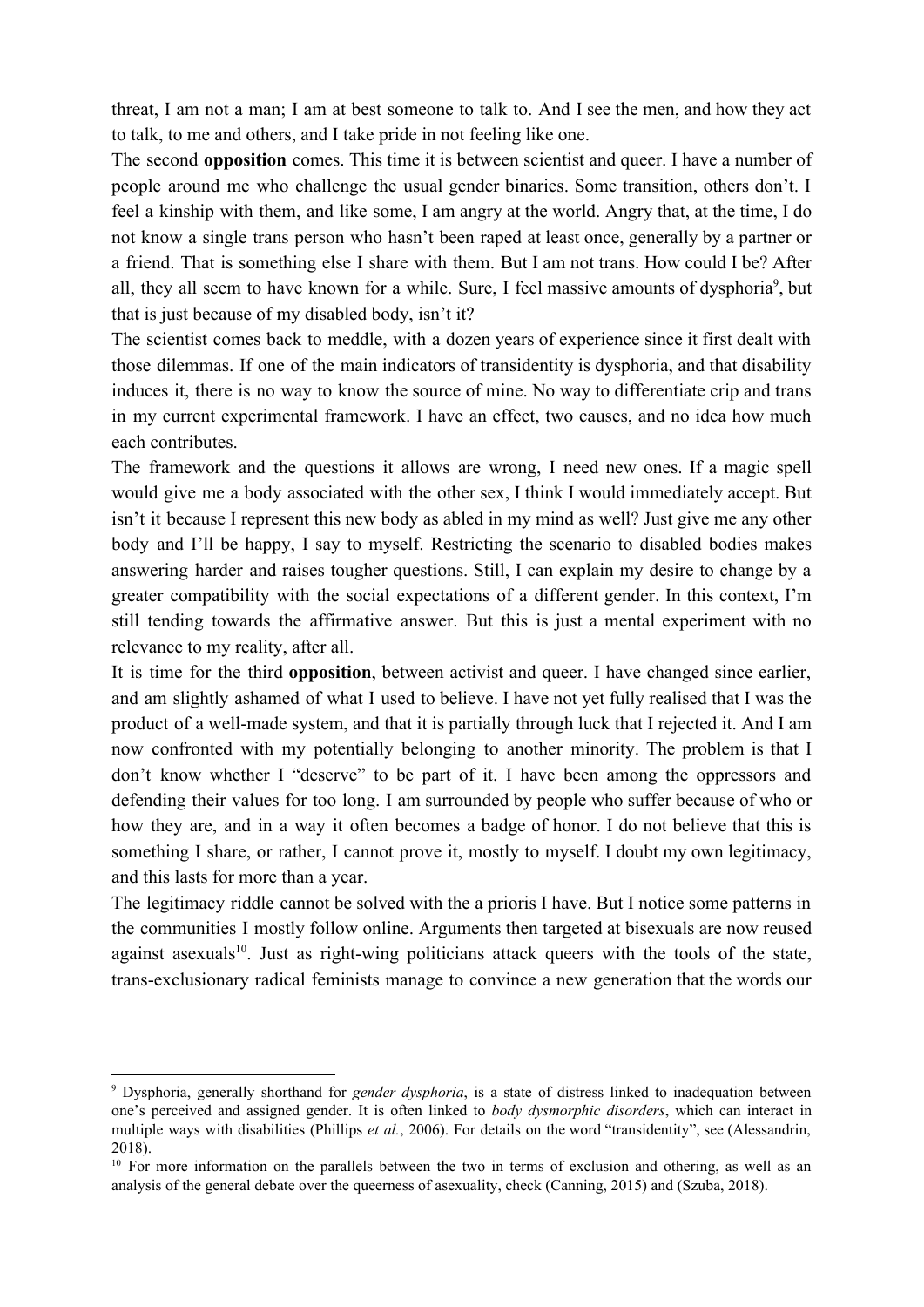cultural ancestors fought for shouldn't be used<sup>11</sup>. The fight for "they" is starting to be visible, and battle lines are drawn, between the respectability of a word used this way for seven centuries and that of "absurd" neo-pronouns with no linguistic basis. Everywhere then, the word of the day is gate-keeping.

The absurdity of it all makes for an easier decision. Once again I come to claim queer, only this time it takes some political meaning. I side with those who would keep the one word that unites us. And so, I stop gate-keeping myself, and try exploring the intricacies of non-binary genders. The umbrella term "non-binary" itself is tempting, but this happens even as the word makes its first real public appearance in French, and as it becomes a subject of ridicule<sup>12</sup>. I do not choose one in particular, staying in the fuzzy comfort of undefinition. Dysphoria was undiagnosable with any accuracy, as it had multiple potential causes. On the other hand, one thing is indisputable: the distinct pleasure and validation I feel when people around me start ungendering me – which I'd later learn is called euphoria. And that is all the proof I needed.

Validation feels good, but it raises more questions than it solves. The scientist's job is far from done. I still question my own legitimacy, but I try to avoid those questions. I have a bigger one to face: what should happen to my body?

This is the site of the fourth **opposition**, between crip and queer, and it brings back the pain of the first opposition. I am aware of the medical details of confirmation therapies and surgeries, and have been following their development for a decade – even the ones concerning other sexes and genders, maybe in a bid to make self-denial easier. I have also considered hormones for a while, albeit in a different setting. Testosterone could be a boon to me health-wise. As I've had little time and energy to devote to legally getting this kind of supplement, I have avoided it until now. But things have changed and testosterone blockers might also be on the table now. And with them, some new questions that might also have no answer.

#### **Dilemmas**

I am given a choice between two avenues of action. The first will improve my body, at the expense of my gender feelings and my dysphoria. The second will do the opposite.

Scratch that. I am given a choice between three possibilities. The first two are as before, but are not guaranteed to work and have different chances of success. The third option is to wait until I can make an informed decision, but not eternally: the effectiveness of treatments will diminish with every passing year.

The activist argues: I am trying to have an impact on the world, how am I to fight if I sabotage my own health? The scientist replies: Look at the people in the statistics, look at the

<sup>&</sup>lt;sup>11</sup> The reweaponisation of a word that had been among the first to be reclaimed, the debates surrounding it and the role of trans-exlusionary radical feminist in it have recently been documented and analysed in (Feraday, 2015) and (Szuba, 2018).

 $12$  This happened during the summer of 2018 as the queer activist Arnaud Gauthier-Fawas was interviewed in Arrêt sur images, a French radio show, on June 29th, the day before a pride march. The interviewer misgendered them and they answered that they were not a man but we're non-binary, despite having a masculine presentation (Assouline, 2018). This got ridiculed so much that the video is still in the top three YouTube results in France when searching "non-binary" eitheen months later.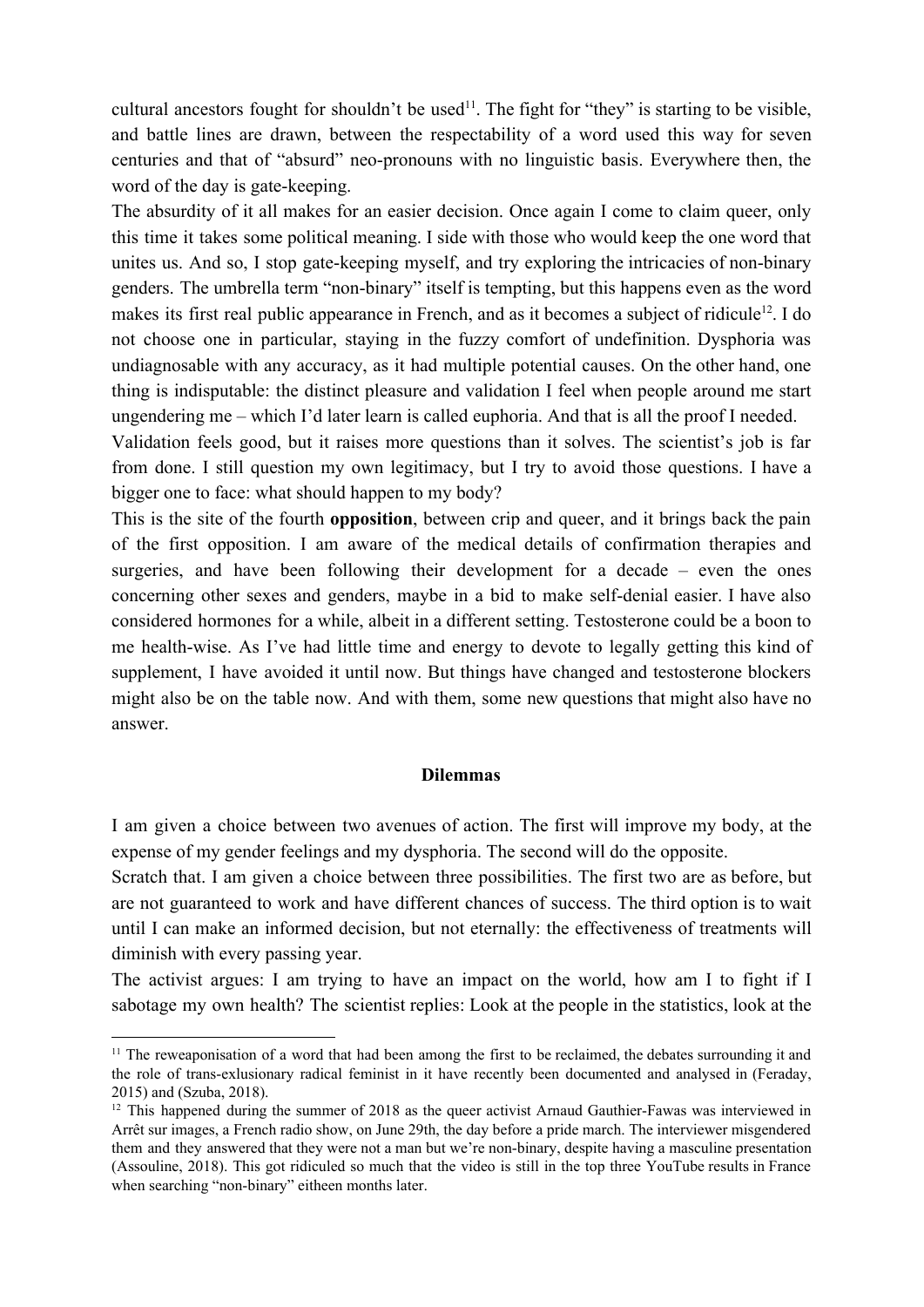depressions and suicides. Am I special enough to think I'm immune? I know by experience that it's not the case. And if not, how can I work efficiently while fighting my own mind and hating myself?

Is it selfishness to want to feel at home in one's body? Is it hubris to think it might be necessary to sacrifice yourself? It's a complex optimisation problem with moral arguments in all directions, and none of the probabilities of success are even known.

The arguments go beyond this. I am well aware that my own brain generally avoids thinking about impossible situations to avoid unnecessary pain. But I have also known all my adult life that a complete medical transition is not possible, as it goes against some of the strongest promises I made to myself as a teen. Hence the second rhetorical question: is my decision that I am non-binary – informed by deep feelings, surely – contingent on me being disabled? Is the identity I claim a consolation prize, given by a brain that knows that seeking a transition to a binary gender would be doomed from the start, would only bring suffering?

I haven't quite reached the end of the introspection. I am well aware that it is hard to work on something without becoming emotionally invested in it. I also know – or at the very least, I feel – that my appearance is not something I will ever be satisfied with. The optimal strategy to avoid suffering is then to avoid doing anything that could improve my situation, as that could make me care. And so I have been avoiding all ways to feel better, in an attempt not to feel worse.

My whole life has seen me being deprived of power over my own body and appearance. From the lack of autonomy to the medical recommendations that I abstain from all exercise. From the need to buy garments that prioritise my movements to the people attentively watching my weight $13$  (and phrasing it as a critical health issue I was responsible for, despite my having next to no control over  $it^{14}$ ). It is limited in scope, but exploring this is one of my first attempts to take possession of my own body. And the freedom is scary but exhilarating.

Administratively, I also wonder about making changes. The name is an obvious one, but the country where I live does not make it easy<sup>15</sup>. It is still productive, as the coming-out process is how I end up writing this text, originally intended as an F. A. Q. before it got too intimate. The gender is weirder, as changing to the other binary marker makes no real sense. My country does not recognise third genders (yet). This is one of the few places where the Jewish experience plays a role. Being on a small centralised list of individuals with a special particularity that often makes them a target raises all kinds of alarm bells.

All of this goes through my mind, even as I try to ignore the elephant in the room: it's been close to a decade since I last saw a doctor, a consequence of my independence and the

<sup>&</sup>lt;sup>13</sup> I owe to Dr. Zinaida Benenson a very interesting exchange on the role of fatphobia and ableism in the context of security metaphors. In the field of usable security, the use of disabled people as a metaphor for non-experts with difficulties to use the technical systems is frequent and problematic. Similarly, users who are warned about issues but refuse to act on them and are blamed for it (even as they rarely have all the tools they need to comply) often use obesity metaphors.

<sup>&</sup>lt;sup>14</sup> Naturally, the same doctors who had forbidden any physical activity wanted me to build muscle mass and avoid putting on weight while keeping a balanced but normal diet.

<sup>&</sup>lt;sup>15</sup> Until 1993, changing one's first name required extensive legal battles and was quite a rare occurrence (except in specific instances, such as the francisation of foreign names for immigrants who elected to change). For a comparative treatment of names between common law and civil law, see (Guinchard, 2008).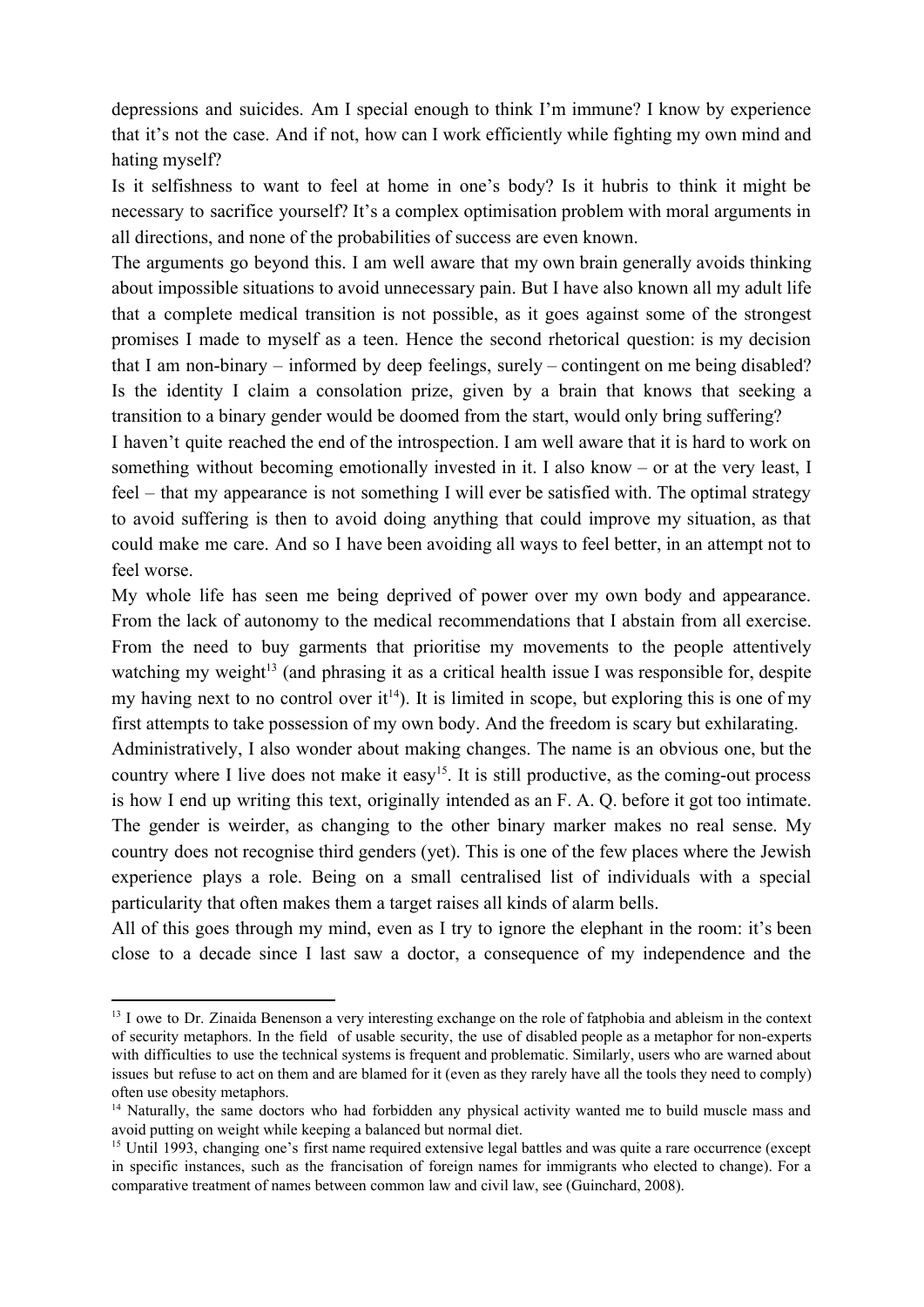strained relationships of my teenage years. The seeds of a medical phobia were sowed then. I have spent a decade nourishing them with the stories of my fellow crips and queers, as well as a generous serving of papers focused on the sociology of medicine. It does not make seeing a doctor any easier. As I write these lines, the situation is still far from resolved, but I might have finally found the help I needed.

## **Crip**

Crip, as I said earlier, comes last. It comes slowly as I am surrounded by my kin, of heart and mind if not of blood. It is intermingled thoroughly with queer. The scientist has won some concessions, and I am looking at what can be done, without outright eliminating the options that might be detrimental to my physical health. The activist has also won some things, and I have decided to be who I am publicly and visibly. I go to my first conference as an outspoken non-binary person<sup>16</sup>. That side goes over relatively smoothly, but the locale is far from accessible. I speak about being queer, and also about being disabled. I go to a second conference and am struck by the lies about the accessibility of the US system, as narrated to foreigners. I realise that I'm now spending most of my time talking about those subjects, from teaching military researchers how to make their labs more inclusive to queer people, to mentioning to other attendees the small obstacles that keep disabled people away. I believe I might be having a small but positive effect so I decide to learn more about the latter, to refine my thoughts. I've read many blog posts, but it's now time to look at the more formal side, from McRuer to Clare<sup>17</sup>.

I recognise the supercrip in me and am conflicted. I cannot continue tolerating the places and organisations that try to keep me away by their inaction. But boycotting them is not just ineffective, it's also career suicide and would bring an end to my attempts to teach about the different groups I belong to. Participating while being loud about the issues seems a decent compromise in the short term. But it doesn't address some inner problems. I've learned that it might be good to take possession of my body and presentation, to alter it – to fit some ideal that cannot avoid societal influences – but I'm also seduced by a critique that situates the problem in how people treat  $me^{18}$ .

I do not know where this all leads, pretending otherwise would be silly in a world as fluctuating as ours. I do know a few things, though. I am **queer**, and I am **crip**, and those

<sup>&</sup>lt;sup>16</sup> The risk was limited as I knew the organisers, who were aware of my identities. One thing worth mentioning is that having to field questions on queer subjects was something of a novelty, but cannot be directly compared to fielding questions about disability as those do not register anymore after a few decades of practice.

<sup>&</sup>lt;sup>17</sup> Those two books, "Crip Theory: Cultural Signs of Queerness and Disability" (Mcruer, 2006), and "Exile and Pride:Disability, Queerness, and Liberation" (Clare, 1999) offered a first treatment of some of the subjects discussed here. There is still a rather limited body of work on the interactions between transidentity and physical disabilities, unlike other forms of disability and neurodivergence (as in Strang *et al.*, 2018, Noonan and Taylor Gomez, 2011, and Duke, 2011). One central exception is the work of Alexandre Baril (Baril, 2015 and 2018).

<sup>&</sup>lt;sup>18</sup> This line of reasoning has been treated more eloquently by Alexandre Baril, with references to the fat movement, in his conference titled "Personnes trans et handicapées : vivre à l'intersection du cisgenrisme et du capacitisme" at UQAM on 2019-10-08 (Baril, 2019).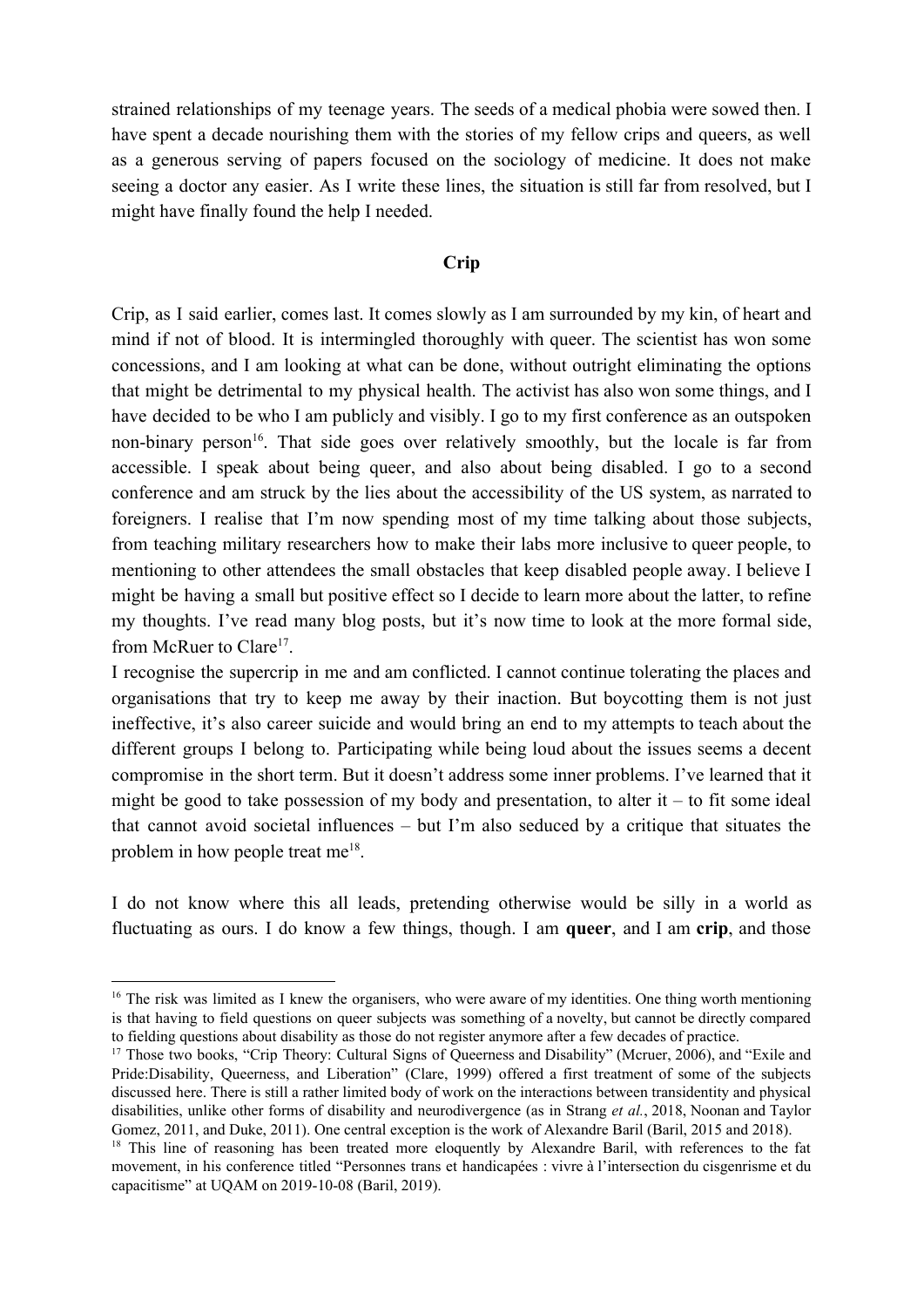adjectives are here to stay, hopefully until their meanings dissolve through acceptance and lack of relevance.